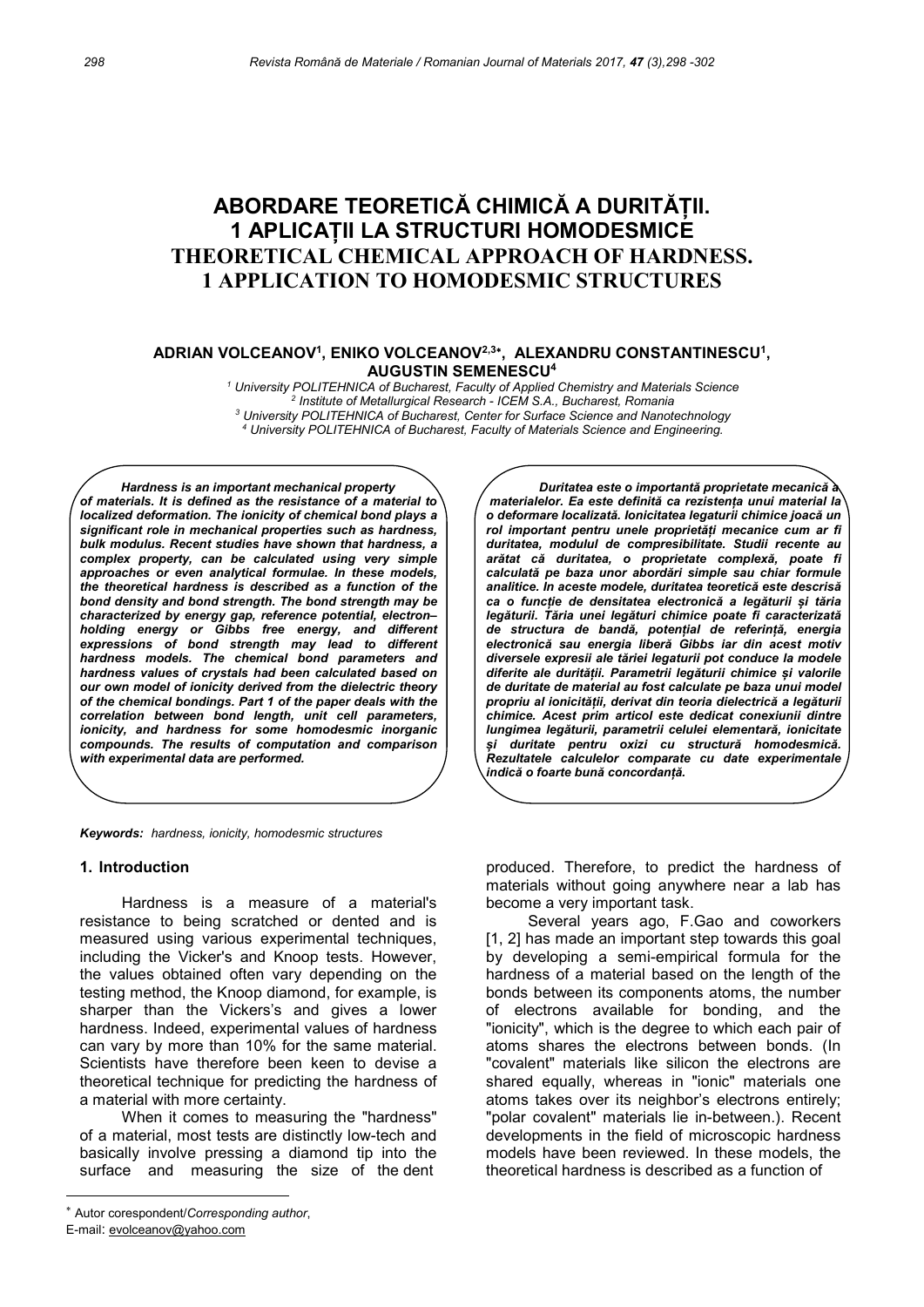the bond density and bond strength. The bond strength may be characterized by energy gap, reference potential, electron–holding energy or Gibbs free energy, and different expressions of bond strength may lead to different hardness models. Present paper deals with a novel approach on theoretical ionicity / basicity based on electronic energy levels or band structure of solids. Our approach is based mostly on experimental data, available in literature, but with a better understanding of the physical-chemical meaning of the concept. The obtained results are similar to those reported in literature but computed with more sophisticated methods. A first test of our approach was performed on crystal structures exhibiting homodesmic chemical bondings.

### 2. Physical-chemical aspects of hardness

### 2.1. Hardness of simple compositional crystals

Previously, it was commonly accepted that the superhard materials, such as diamond, cubic boron nitride (c-BN), and carbon nitrides, are the strongly covalent bonded compounds formed by light elements [2, 3]. However, recently, it was reported that partially covalent heavy transition metal (TM) boride, carbide, nitride, and oxide are found to be good candidates for superhard materials, [4]. In order to design the new superhard materials [5,6], clarifying the nature of hardness is of utmost importance. In recent years many attempts to develop a physical definition of hardness have been made. Among the theories developed within the last years we shall focus on that of Gao et all. [1,2] and that seems to be more appropriate for understanding oxides behavior concerning hardness. It adopts the following form for polar crystals:

$$
H_V(GPa) = 14\left(N_a \exp(-1.191 \cdot f_i)\right) E_h \quad (1)
$$

$$
N_a = \left(\sum \frac{n_i Z_i}{2V} n_i Z_i / 2V\right)^{2/3} \quad (2)
$$

where  $n_i$  is the number of the *i*-th atom in

the cell,  $Z_i$  is the valence electron number of the *i*th atom,  $N_{a}^{\phantom{\dag}}$  the covalent bond number per unit area,  $\ f_i$ the ionicity of bonds, and  $\ N_e$  the electron density expressed in the number of valence electrons per cubic angstrom. Also  $E_{_\hbar}$  is the covalent gap which characterizes the strength of the covalent bond.

Also, equation (1) can be expressed as:

In most cases the nature of the chemical bondings involved in determination of theoretical hardness is described including the ionicity parameter  $f_i$ . Unfortunately, it is still not very clear the "physical-chemical" image of this parameter, despite many existing theories, starting with Pauling's classical approach [7] up to the modern view provided by dielectric theory of chemical bonding of Phillips and van Vechten [8,9].

The approach to be presented in present paper tries to revival the fruitful concept of ionicity of the chemical bonding without considering an explicit atomic parameter as electronegativity, starting from Phillips-van Vechten theory.

### 3. Ionicity approach

The starting point of our approach is based on ionicity of crystalline solids. The concept of crystal ionicity has proved to be a useful unifying concept for understanding chemical trends in diverse problems in solid state physics and chemistry. In particular, the dielectric description of ionicity developed by Phillips [8] and van Vechten [9,10] has been successfully employed in a variety of areas [11]. Originally, these ideas have been developed for binary ANB8-N compounds but it has been shown by various authors [12,13] that this ionicity concept can be generalized to include multibond crystals and complex crystal structures. These aspects will be considered in a future paper.

 The reason for using initially the crystal ionicity for a potential description of glass basicity is related to the fact that for a crystalline structure (a homodesmic one) the bond ionicity is identical with the so-called bulk ionicity, so that even individual oxides within a glass can be described by the bond ionicity.

The ionicity parameter

$$
f_i = \frac{C^2}{E_g^2} = \frac{C^2}{E_h^2 + C^2} \cdot f_c = \frac{E_h^2}{E_g^2} = \frac{E_h^2}{E_h^2 + C^2} \qquad (5)
$$

of the dielectric theory of the chemical bonding [8-10], the homopolar part

$$
E_h \propto d^{-2.48} \quad . \tag{6}
$$

(d nearest-neighbor distance) and the heteropolar part

$$
C \propto \left(\frac{Z_A}{r_A} - \frac{Z_B}{r_B}\right) \exp\left(-k_{TF} \frac{r_A + r_B}{2}\right) \tag{7}
$$

$$
H_V(GPa) = 8.82(N_e^{\frac{2}{3}} \cdot \exp(-1.191 \cdot f_i))E_h = 556 \frac{N_a \exp(-1.191 \cdot f_i)}{d^{2.5}} = 350 \frac{N_e^{\frac{2}{3}} \exp(-1.191 \cdot f_i)}{d^{2.5}}(3)
$$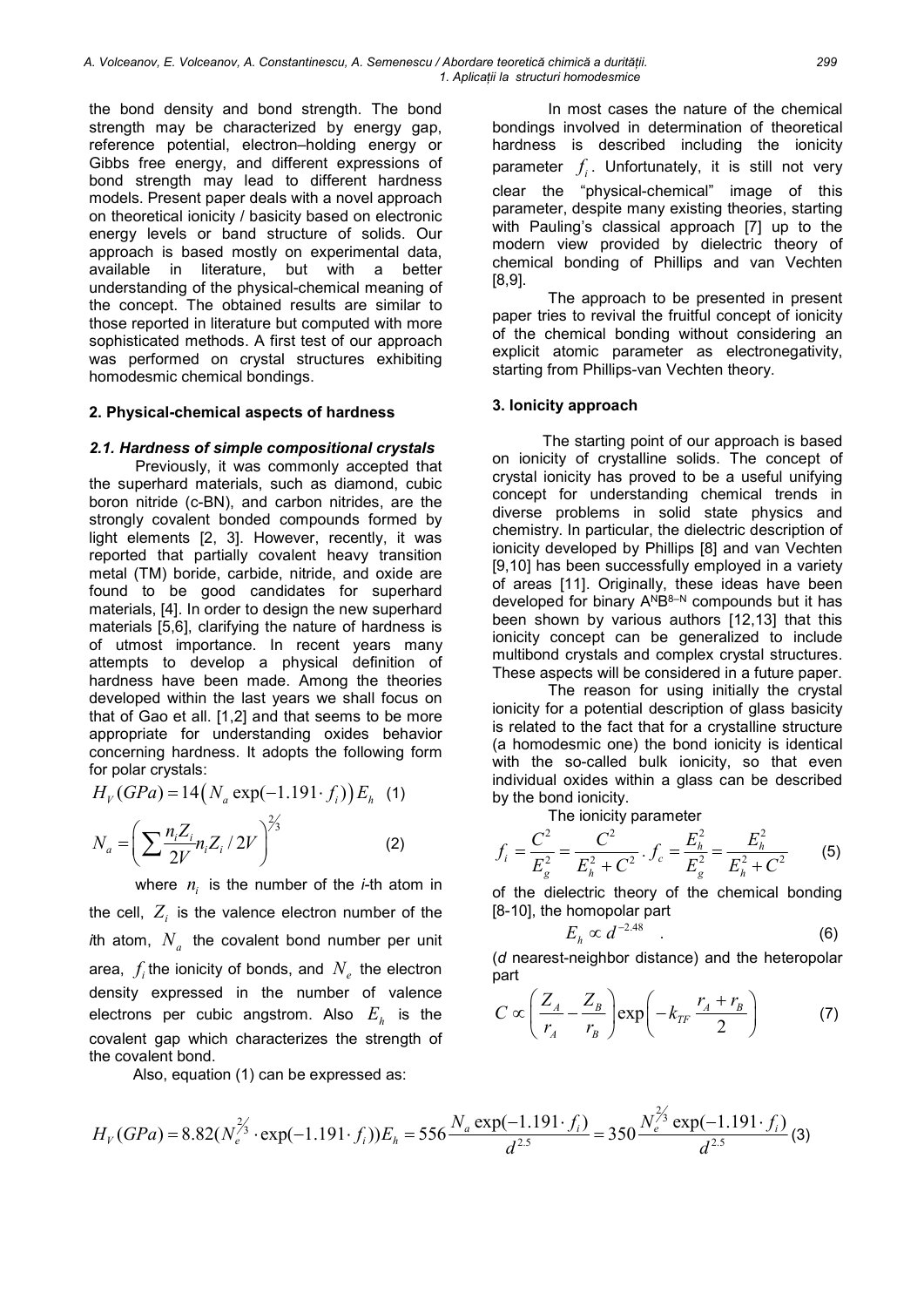$(Z_i, r_i)$  valences and radii of the constituents of a compound AB, respectively;  $k_{TF}$  is the wave number of the Thomas – Fermi screening) of the mean bonding–antibonding  $E_{g} = (E_{h}^{2} + C^{2})^{\frac{1}{2}}$  of  $\left[\begin{array}{c} E_{h} \end{array}\right]$ the electronic band structure are fitted in such way that they reproduce through the Penn model [14] for the static dielectric constant.

Levine's [12,15] modifications introduced for the calculation of (6) and (7) have improved the results obtained for various crystal structures. Also, Zhang's [16] ideas of improving Levine's approach allowed the decomposition of complex multibond crystals into a sum of binary crystals.

Unfortunately, as one can see from relation (7) there are still some ambiguous quantities such  $r_A$ ,  $r_B$ ,  $Z_A$ ,  $Z_B$ , that always generated various values for the same property of a solid (e.g. different sets of radii, different valence charges, etc.).

 Our approach starts from the same relation (5) of defining ionicity, but considering the homopolar (covalent) and the heteropolar (ionic) fractions as described in Figure 1 [17,18]

It is interesting to note that one can define ionicity  $(f_i)$  or covalency  $(f_c)$  of a chemical bonding in a symmetrical way, a feature that is not fulfilled by any other definition of ionic – covalent

character, i.e. 
$$
f_i = \frac{C^2}{E_g^2}
$$
 (ionicity) or  $f_c = \frac{E_h^2}{E_g^2}$ 

(covalency), and obviously  $f_i + f_c = 1$  with no other additional condition. This pictorial view allows one to consider directly the ionic fraction as the energy difference between the fundamental energy levels of the two partners involved in the chemical bonding that can be calculated or taken tabulated values.



#### Fig. 1 – Ionic – covalent character of chemixcal bonding in solids / Caracterul iono-covalent a legăturilor chimice în solide.

Consequently, in this way the energy contribution (in eV) to  $E_q$  of each part (homopolar and heteropolar) is to be considered as presented in Figure 2.



Fig. 2 – Direct definition of ionic fractions for solids (LUMO – lowest unoccupied molecular orbital; HOMO – highest occupied molecular orbital) / Definiția directă a fracției ionice a legăturii chimice din solide. LUMO-cel mai jos orbital molecular neocupat cu electroni; HOMO- cel mai înalt orbital molecular ocupat cu electroni.

in this way, it is possible to avoid the alteration of the calculated values when using different sets of radii or values for valence charge for the involved atoms in the chemical bondings.

Our approach to define ionicity leads to some interesting consequences considering inherently several known results but which proofs were rather intuitively than rigorous. Hence, our model takes into account the characteristic atomic features through their fundamental energy levels that are considered in a natural way with the collective (molecular) features of multibond solids and not through adjustable empirical parameters that makes possible to distinguish the different ionic character of the same chemical bonding among the polymorphs for a given composition. This approach is not possible when using traditional models based on electronegativity of elements. These aspects have been discussed extensively in a previous paper [17].

One of the most important consequences, in our opinion, is the variation of ionicity with structural parameters of a solid phase. This variation is mainly due to the sensitivity of the band electronic structure even to any of as small change of the network (crystalline or vitreous). Also, the band gap depends on many other factors such as: defects, growth method, crystal structure, temperature, oxidation state of cations, etc. This aspect will be further discussed in the paper.

 It is important to emphasize an aspect provided by our model. If we agree with representation from Fig.2, the fundamental energy levels are fixed for any atom according to the position within the Periodic Table. Then one can observe that the heteropolar part C is constant  $(C^2 = const.)$ . Hence, it follows that ionicity depends directly on the amount of homopolar part and on the value of  $E_g$ , where  $E_g$  can be obtained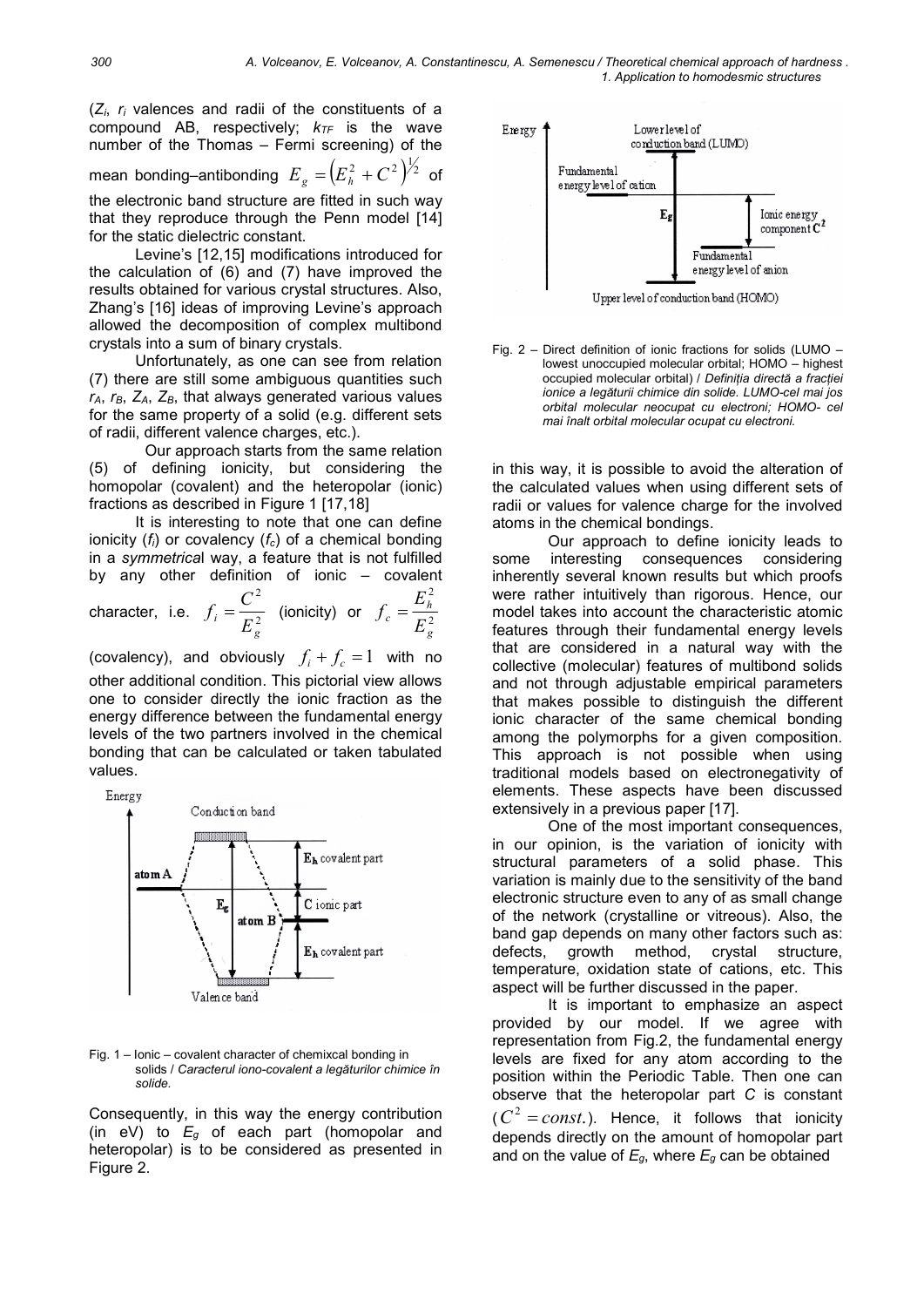experimentally via spectroscopic methods or calculated using quantum chemistry techniques. In this way, any alteration of  $E<sub>h</sub>$  values change the iconicity. As according to relation  $(2)$ ,  $E_h$  depends only on d (distance between the nearest neighboring atoms or internuclear distance), it is possible to use this measurable parameter for estimating ionicity. Any change within the structure will affect the value of  $E<sub>q</sub>$  and, implicitly the value of  $E_h$  (as C is constant according to the proposed scheme). Using this ionicity approach it is no longer necessary to estimate any dependence of the ionicity on other structural parameter as coordination number, oxidation number, ionization potential, etc., while this is fulfilled sine die when  $E_q$ changes with any type of modification within the structure, since the energy gap value is the resultant of all interactions occurring between the atoms.

In this way, it is also established the role of homopolar part of energy gap,  $E_{_\mathit{h}}$ , within the formulas describing hardness.

 Preliminary calculations have shown a very good agreement with the values computed for hardness using more sophisticated approaches and where the physical-chemical nature is not that easy to be understood. Further research must be done in order to complete the view upon the nature of hardness of complex compositional compounds.

### 4. Results and discussions

In the case of simple crystals having homodesmic chemical bondings the calculation of hardness is quite straight. The atomic energy levels values were taken from [19].A first case to be analyzed is that of  $SiO<sub>2</sub>$  polymorphs as a primary test of our approach. Ionicity of SiO<sup>2</sup> polymorphic forms have been calculated according to our approach as presented in [17]. The Vickers hardness was calculated according to formula (3). The values of interatomic distances (bond lengths) were taken from literature [20] as well as the electron density expressed in the number of valence electrons per cubic angstrom (  $N_{_e}$  ).

The results are given in Table 1.

Data on  $SiO<sub>2</sub>$  experimental hardness values were available only for α- quartz but even in this case the agreement is very good. As expected the calculated values for the other polymorphic forms of silica are in a narrow range as one could expect.

 Another example of homodesmic crystals is that of alkaline-earth oxides having rock-salt structure, where the calculation of hardness is also easy to perform. The results of calcul;ations are given in Table 2.

The only experimental values found in literature are in good agreement with the calculated ones.

Table 1

| SiO <sub>2</sub><br>polymorphs | lonicity $(f_i)$ | d $(Si - O)$ (Å) experimental<br>$[21]$ | Hv (GPa) calculated | Hv (GPa) experimental |
|--------------------------------|------------------|-----------------------------------------|---------------------|-----------------------|
| $\alpha$ - quartz              | 0.57             | 1.607                                   | 10.845              | 11 [22]               |
| $\beta$ - quartz               | 0.6              | 1.58                                    | 10.92               | -                     |
| $\beta$ - tridymite            | 0.59             | 1.54                                    | 11.78               | -                     |
| $\alpha$ - cristobalite        | 0.575            | 1.605                                   | 10.82               | ٠                     |
| $\beta$ - cristobalite         | 0.61             | 1.55                                    | 11.32               | ٠                     |
| Coesite                        | 0.53             | 1.61                                    | 11.32               | -                     |
| Keatite                        | 0.59             | 1.59                                    | 10.88               | ٠                     |
| Stihovite                      | 0.41             | 1.77                                    | 10.31               | -                     |

Calculated hardness of  $SiO<sub>2</sub>$  polymorphic forms / Durități calculate pentru formele polimorfe ale  $SiO<sub>2</sub>$ 

Calculated hardness values for alkaline-earth oxides / Durități calculate pentru oxizii alcalino-teroși

Table 2

| <b>MO</b><br>oxides | $E_h$ (eV) | $C$ (eV) | Ionicity $(f_i)$ | $d (M - O) (\AA)$<br>experimental [20] | Hv (GPa)<br>calculated | Hv (GPa)<br>experimental |  |  |
|---------------------|------------|----------|------------------|----------------------------------------|------------------------|--------------------------|--|--|
| MgO                 | 6.269      | 13.821   | 0.823            | 2.089                                  | 15.6                   | 15-16.5 [23]             |  |  |
| CaO                 | 4.507      | 13.063   | 0.891            | 2.468                                  | 9.5                    |                          |  |  |
| SrO                 | 3.788      | 13.242   | 0.922            | 2.56                                   | 2.23                   |                          |  |  |
| <b>BaO</b>          | 3.177      | 13.434   | 0.931            | 2.76                                   | 1.82                   |                          |  |  |